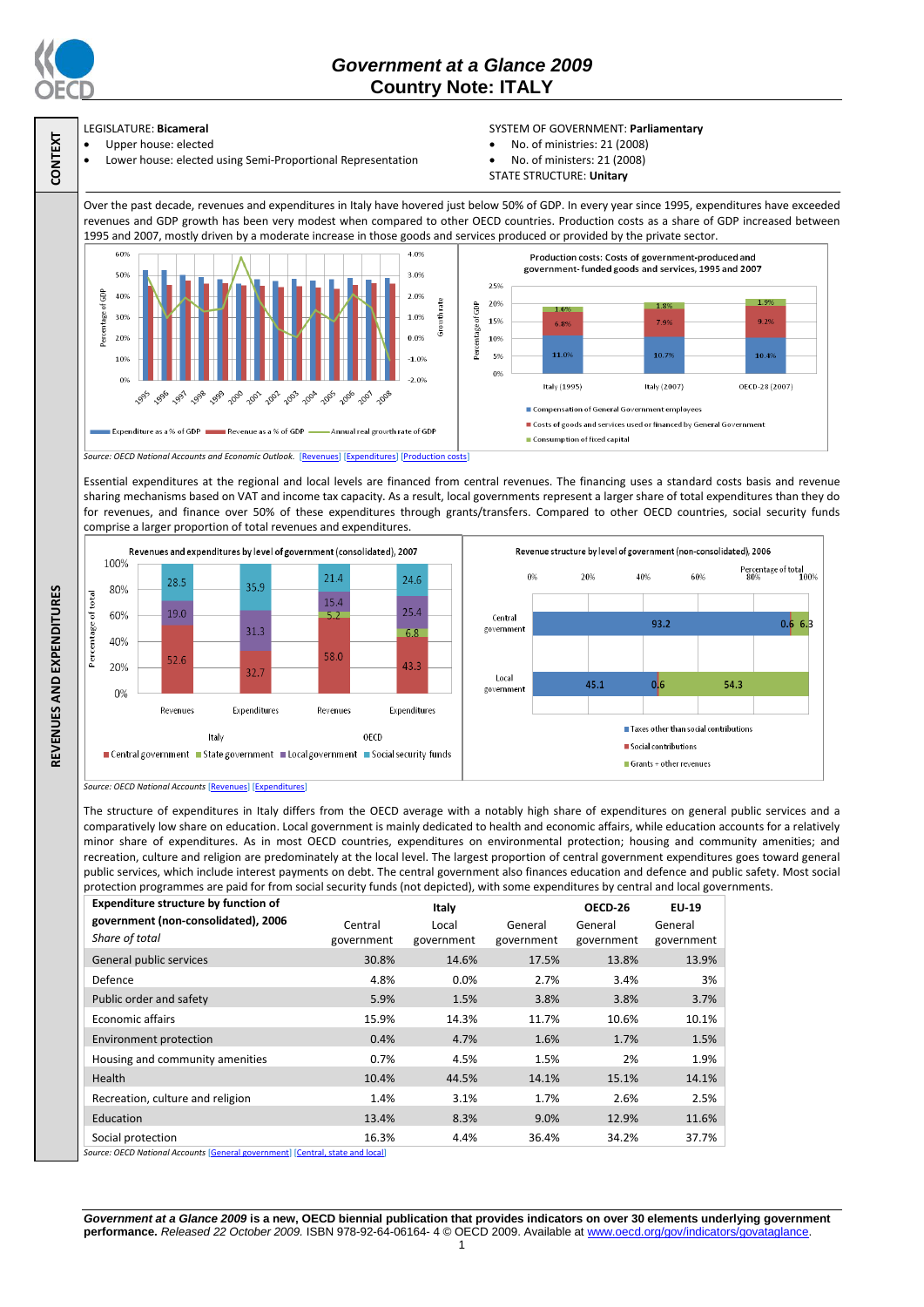



Government employment in Italy as a share of the total labour force amounted to 14% in 2005, approximately equal to the OECD average and with no change from 1995. In contrast to most OECD countries, in Italy, more government staff work at the central level than at local levels and the share of total government staff employed at the central level increased between 1995 and 2005.

*Source: OECD Comparison of Employment in the Public Domain Survey and Labour Force Survey*

ment employment] [\[Distribution by level\]](http://dx.doi.org/10.1787/723627140760)

Females represent a larger proportion of the central government workforce than the general labour force. Within central government, females work in slightly more than half of all administrative positions, while only slightly more than one quarter of senior managerial positions are filled by women. An ageing workforce poses a very significant a challenge for the Italian central government as 40% of the central government workforce is 50 years or older, almost double the proportion of these workers in the labour force. *Source: OECD Strategic HRM Survey and Labour Force Survey*

 $\epsilon$  participation] [\[Ageing\]](http://dx.doi.org/10.1787/723656070327)

The Italian central government's HRM system is rather centralised. It delegates relatively little authority to make HRM decisions to line departments and managers. Performance assessments and performance-related pay have been put in place in the past only for managerial staff. Italian central government has a designated senior civil service but HRM practices for senior civil servants are only somewhat different from general practices. One area of difference is that senior civil servants are working under fixed term contracts. *Source: OECD Strategic HRM Survey* 

[\[Delegation\]](http://dx.doi.org/10.1787/723663744332) [\[Recruitment\]](http://dx.doi.org/10.1787/723668744361) [\[Performance management\]](http://dx.doi.org/10.1787/723750171710)

Compared to other OECD countries, Italy has taken fewer steps to incorporate a medium-term perspective and use performance information in its national budget system. In addition, the executive has relatively less flexibility to make changes to budgeted funds during the fiscal year. For example, while ministries can reallocate funds between items with prior approval, they do not have the authority to carry over unused appropriations. In 2008, a technical commission concluded a review of the cost-effectiveness of public expenditure. The findings led the government to strengthen its medium-term (3-year) orientation. A new program classification was introduced with the 2008 budget and further refined for the 2009 budget, which has reduced the number of line items to 700 from 1 500.

*Source: OECD International Budget Practices and Procedures Database.* [\[Medium-term\]](http://dx.doi.org/10.1787/723856770865) [\[Performance budgeting\]](http://dx.doi.org/10.1787/723863437686) [\[Executive flexibility\]](http://dx.doi.org/10.1787/723876713213) OECD Journal on Budgeting[: www.oecd.org/gov/budget/journal](http://www.oecd.org/gov/budget/journal)

Overall, Italy exhibits a below average degree of e-government readiness, largely due to low broadband penetration, which can affect uptake. However, Italy compares well to other OECD countries on the amount and sophistication of the services that it offers on line.

*Source: United Nations E-Government Readiness Knowledge Base, Eurostat.* [\[Readiness\]](http://dx.doi.org/10.1787/724248078408) [\[Uptake\]](http://dx.doi.org/10.1787/724264662272) [\[OECD E-Government Publications\]](http://www.oecd.org/document/40/0,3343,en_2649_34129_41342248_1_1_1_1,00.html)

*Government at a Glance 2009* **is a new, OECD biennial publication that provides indicators on over 30 elements underlying government performance.** *Released 22 October 2009.* ISBN 978-92-64-06164- 4 © OECD 2009. Available at www.oecd.org/gov/indicators/govataglance.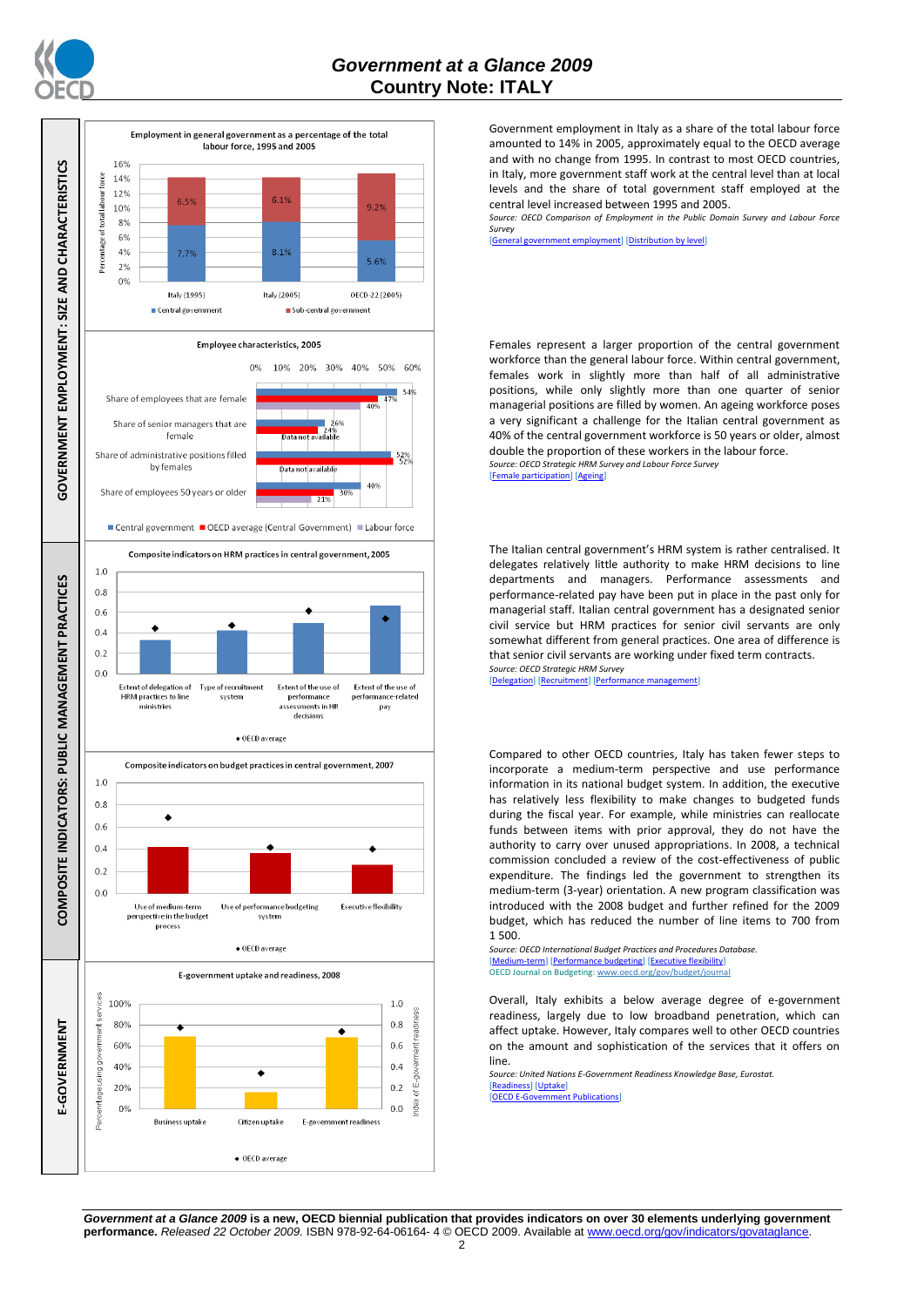

**INTEGRITY**

REGULATORY MANAGEMENT **REGULATORY MANAGEMENT**

**Types of information central government decision makers are required to disclose and level of transparency, 2009**

| <b>Requirements for</b><br>disclosure                                                         | President | Minister<br>Prime | Minister  | ower House<br>Legislators | <b>Jpper House</b><br>gislators<br>ு |
|-----------------------------------------------------------------------------------------------|-----------|-------------------|-----------|---------------------------|--------------------------------------|
| <b>Assets and liabilities</b>                                                                 | $\ast$    | <b>DP</b>         | <b>DP</b> | <b>DP</b>                 | <b>DP</b>                            |
| Loans                                                                                         | $\ast$    | <b>DP</b>         | <b>DP</b> | <b>DP</b>                 | <b>DP</b>                            |
| Sources and level of<br>income                                                                | $\ast$    | <b>DP</b>         | <b>DP</b> | <b>DP</b>                 | <b>DP</b>                            |
| Outside positions                                                                             | $\ast$    | <b>DP</b>         | <b>DP</b> | <b>DP</b>                 | <b>DP</b>                            |
| Gifts                                                                                         | $\ast$    | D                 | D         | <b>ND</b>                 | <b>ND</b>                            |
| Previous employment                                                                           | *         | <b>DP</b>         | <b>DP</b> | <b>DP</b>                 | DP.                                  |
| D= Disclosed; DP= Disclosed and publicly available; ND= Not<br>disclosed; NA= Not applicable. |           |                   |           |                           |                                      |

**Requirements for Regulatory Impact Analysis (RIA) processes used by central governments**

|                                                                  | 2005                            | 2008                            |
|------------------------------------------------------------------|---------------------------------|---------------------------------|
| Quality reviewed by body external<br>to Ministry preparing rules | Yes                             | Yes                             |
| Required for draft primary laws                                  | Always                          | Always                          |
| Required for draft subordinate<br>regulations                    | Always                          | Always                          |
| Required to quantify costs                                       | Only for<br>major<br>regulation | Always                          |
| Required to quantify benefits                                    | Only for<br>major<br>regulation | Only for<br>major<br>regulation |
| Required to publicly release results                             | No                              | No                              |

**Extent of programs for reducing administrative burdens at the central level of government**

|                               | 1998 | 2005 | 2008 |
|-------------------------------|------|------|------|
| Explicit programme exists     | Yes  | Yes  | Yes  |
| Includes quantitative targets | No   | No   | Yes  |

Compared to other OECD countries, Italy requires central government decision makers to disclose a large amount of private interests. While Italy does not require legislators to publicly disclose gifts, it has taken steps to uncover other potential types of conflicts of interest by requiring public disclosures on assets and liabilities, loans, income and employment arrangements. The rules for disclosure do not apply to the Italian President because he is considered to be outside of the executive branch by the Constitution. *Source: OECD Survey on Integrity* [\[Disclosures\]](http://dx.doi.org/10.1787/724123642681)

The 2005 and 2008 surveys of Indicators of Systems of Regulatory Management examined the extent of governance practices designed to improve the quality of regulation in OECD countries. Among the most important practices are: the use of regulatory impact analysis (RIA) to assess the cost and benefits of new regulation and the institutional oversight of the quality of regulations; and the design of programs to reduce the costs of administrative activities on business and citizens.

Italy has made efforts in the area of regulatory reform since the 1990s, and the government currently concentrates on administrative simplification strategies. In 2007, Italy took steps to further improve its institutional structure to promote better regulation by strengthening its governance framework for simplification. Burdens in the sectors of the environment, labour and social security, privacy, landscape, and cultural heritage conservation and fire prevention have been cut by an estimated EUR 4.08 billion in total in 2008. *Source: OECD Survey on Regulatory Management.*

[\[RIA\]](http://dx.doi.org/10.1787/724045144354) [\[Administrative simplification\]](http://dx.doi.org/10.1787/724058851054)<br>Regulatory Management Indicators[: www.oecd.org/regreform/indicators](http://www.oecd.org/regreform/indicators) EU 15 reviews on Regulatory Reform[: www.oecd.org/gov/regref/eu15](http://www.oecd.org/gov/regref/eu15)

Background reports on Regulatory Reform: www.oecd.org/regreform/